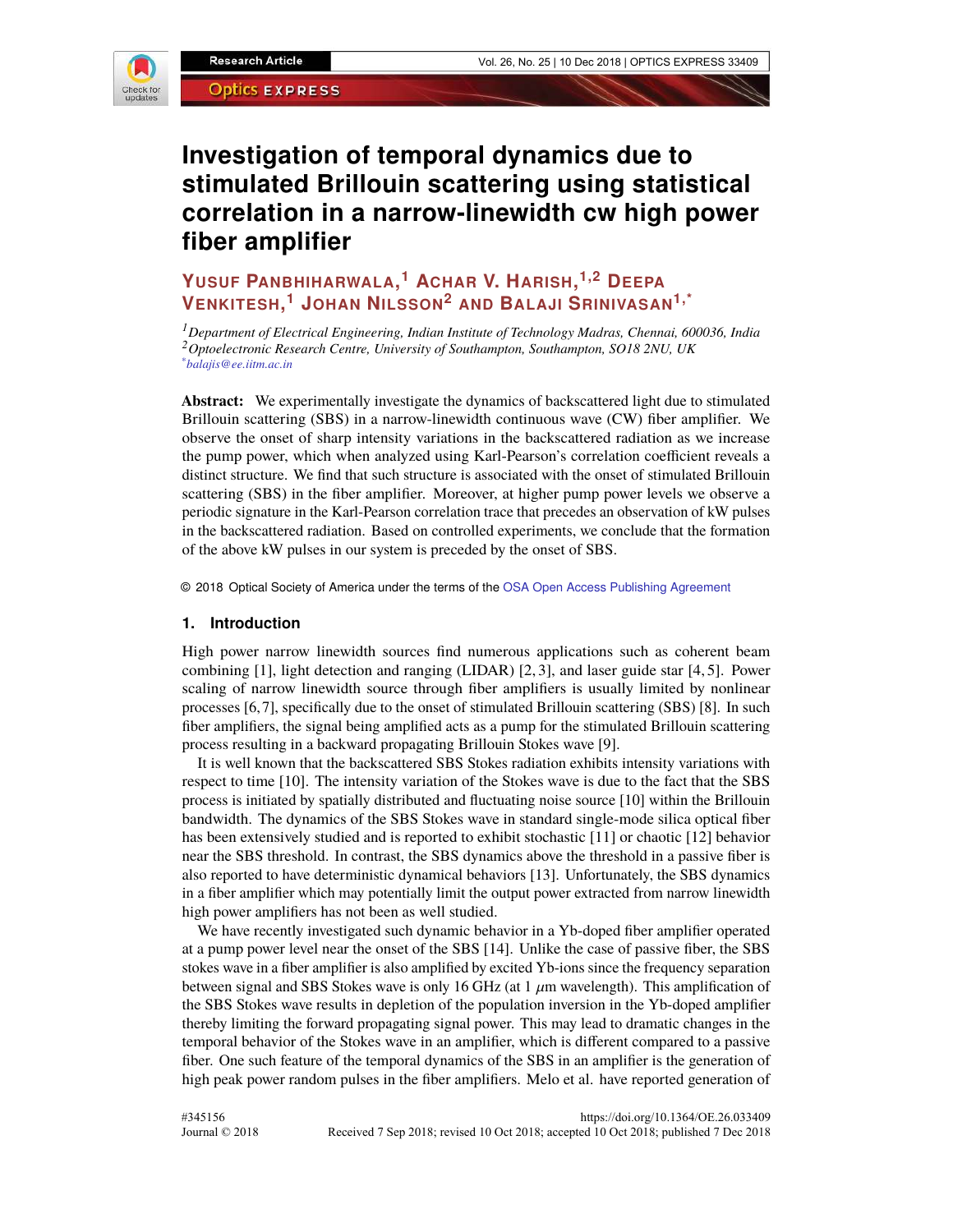very high peak power random pulses in the backward direction when a pulsed signal is amplified in a fiber amplifier [15]. These high peak power (kW-level) pulses generated in the backward direction can potentially damage the components in the upstream amplifier and master oscillator stages. A. V Kiryanov et al. have also reported similar generation of kW pulses in a fiber laser cavity [16]. In their work, they also discuss the possible role of SBS in the initiation of the kW-level self pulsing. However, they do not prescribe any systematic methodology to track the onset of such kW pulses [16]. In [17], Tang and Xu reports the generation of random Q-switched pulses with high peak power in a fiber laser. In this work, random cavities are formed along the fiber due to the Rayleigh scattering arising from the intrinsic micro-scale refractive-index irregularities of fiber cores. The Q-factor of the cavity is rapidly increased by stimulated Brillouin scattering resulting in high peak power pulses. Occurrence of kW level pulses with highly varying amplitude levels are also described by Hanzard et. al. which are attributed to SBS in a fiber laser [18].

In this article, we report the observation of SBS temporal dynamics in a narrow linewidth, high power CW Yb-doped fiber amplifier. We observe the SBS backscattered power for different amplifier power levels. We analyze this SBS temporal dynamics by calculating Karl- Pearson's correlation coefficients. We find that tracking the pattern of correlation coefficient is a good indicator for the onset of random high peak power (kW level pulses). Through the controlled experiments discussed in this paper, we correlate the generation of kW level pulses with time dynamic behavior of SBS generation. We further compare the temporal dynamics of the high power fiber amplifier to that of a passive fiber and conclusively establish the origin of random high-power intensity variations in the case of an amplifier.

## **2. Experimental setup**

Our experimental setup comprises an all-fiber three stage master oscillator power amplifier (MOPA) as shown in Fig. 1. Each stage is separated by an isolator with >28 dB isolation. The seed is a narrow linewidth CW distributed feedback (DFB) semiconductor diode laser emitting at 1064 nm, whose full-width at half-maximum (FWHM) linewidth is measured to be ∼100 kHz using the delayed self-heterodyne method [19]. The output of the seed laser is fed to a pre-amplifier (FA1) through a phase modulator (EOspace, PM-0S5-10-PFA-PFA-106) followed by an isolator. The pre-amplified output is further amplified to 2 W power level using a power amplifier stage (FA2) comprising 5 m of Yb-doped double-clad fiber (Nufern fiber LMA-YDF-10/130-VIII, core/clad diameter -10/130  $\mu$ m) and cladding-pumped at 915 nm. The output of FA2 is further amplified in a third amplifier stage (FA3), which is built with 3.3 m of Yb-doped double-clad fiber (Nufern fiber LMA-YDF-15/130-VIII, core/clad diameter 15/125  $\mu$ m) and cladding-pumped at 975 nm. The output port of the doped fiber is angle cleaved at ~12° to minimize the coupling of reflections back into the fiber. Tap ports integrated with the isolator at each stage are used to monitor the forward and backward propagating signal as shown in Fig. 1. Specifically, the tap monitoring the backscattered radiation at each isolator is primarily used to observe the onset of SBS in the subsequent amplifier stage.

The output from the tap ports is also used to carry out time domain measurements. We use an InGaAs receiver (Thorlabs - PDB470C) with a bandwidth of 400 MHz and a digital storage oscilloscope (Lecroy 10 GS/sec, Model No. 104MXs-B) to collect the temporal traces which are stored and then post-processed in a computer.

#### **3. Experimental results**

Figure 2 shows output signal power (on the left axis) and the back-scattered SBS Stokes power (on the right axis) for different FA3 pump powers. The variation of SBS Stokes power shows an abrupt change after 37 W of pump power. As we amplify the signal in FA3 and monitor its backscattered instantaneous power, we observe low intensity fluctuations that are initiated at an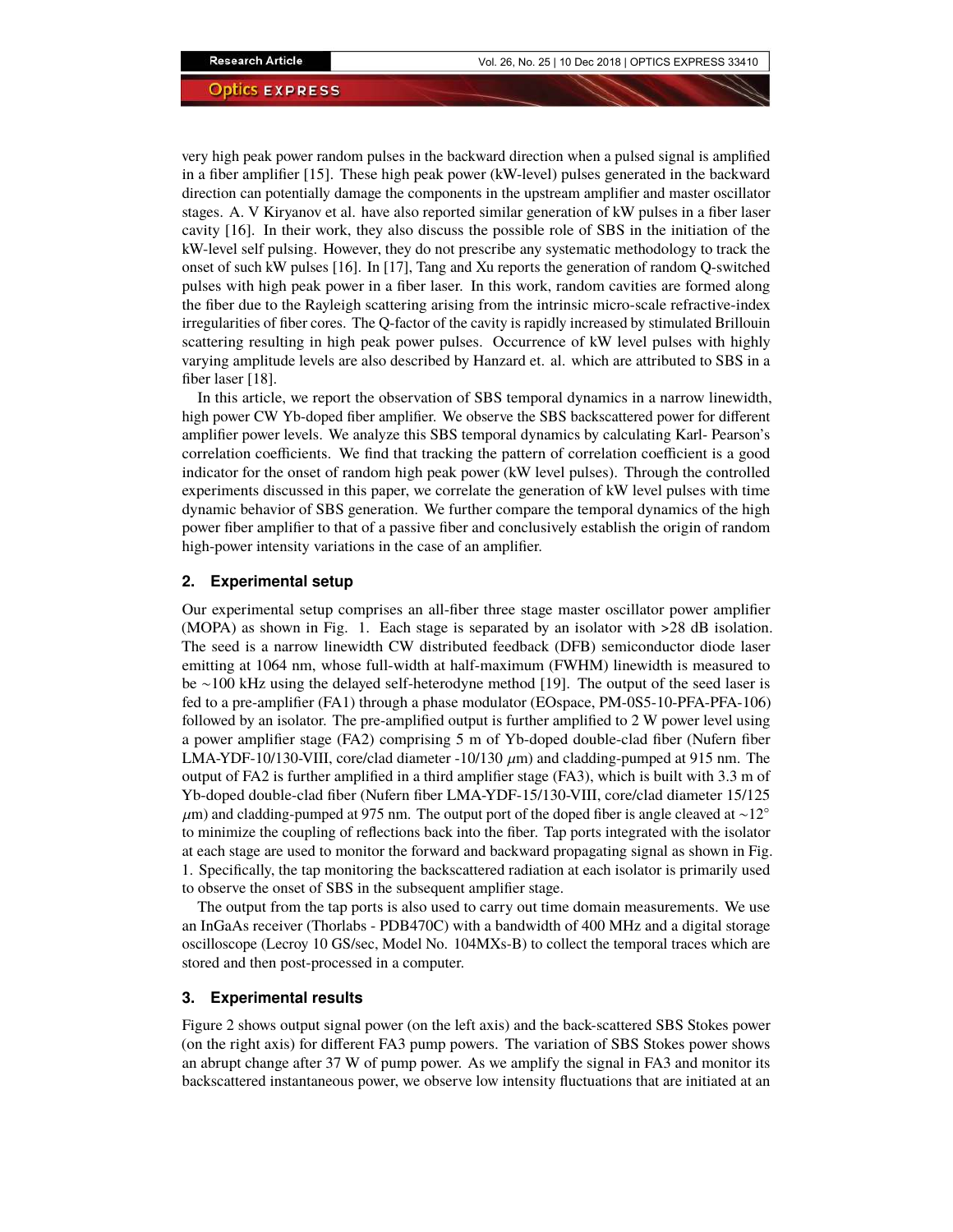

Fig. 1. Schematic of the master-oscillator power amplifier (MOPA) showing three stages of signal amplification, i.e. fiber amplifier 1 (FA1), fiber amplifier 2 (FA2) and fiber amplifier 3 (FA3). DFB: distributed feedback laser, PM: phase modulator, I: Isolator, Yb: Ytterbium, CPS: cladding pump stripper.

output signal power of 18 W. Such intensity fluctuations are consistent with those reported earlier for passive optical fibers [13] and are attributed to the onset of SBS. As previously discussed by Harrison et. al. the backscattered light due to SBS exhibits periodic intensity fluctuations for a passive fiber [13]. An autocorrelation can be an useful tool for identifying and quantifying the periodicity of the traces captured. We calculate the Karl Pearson's correlation coefficient  $(A_L)$ for the captured time trace of length 1 ms (much greater than the FA3 transit time of  $\sim$ 50 ns), which measures the autocorrelation and gives a number that varies between  $-1$  and  $+1$  [20]. The auto-correlation co-efficient is calculated as

$$
A_L = \frac{\sum_{r=1}^{N-L} (x_r - \bar{x})(x_{r+L} - \bar{x})}{\sum_{r=1}^{N} (x_r - \bar{x})^2}
$$
(1)

where  $x_r$  is the sample value,  $x_{r+L}$  is the sample value after a lag of *L* samples, *N* is the total number of samples in the temporal trace, and  $\bar{x}$  is the mean value of all the samples of the temporal trace.

Next, we show the time domain traces captured in the backward direction in Fig.  $3(a)-3(c)$  for different output signal powers and plot the corresponding correlation co-efficient versus the time lag *L* in Fig. 3(d) to analyze the backscattered signal. The correlation coefficient is calculated for the time traces captured for 1 ms duration. However we have plotted the time traces for 20  $\mu$ s duration in Fig. 3(a), 3(b) and 3(c) from the 1 ms data for the purpose of clear visual representation. At low output signal powers before the onset of SBS, the time trace does not show any well-defined intensity variation as seen in the Fig. 3(a) for 12 W output signal power. The corresponding Karl Pearson correlation coefficients  $(A_L)$  plotted in Fig. 3(d) exhibits a peak only at zero lag. As the output signal power is increased to 18 W, we observe sharp variations in the backscattered intensity as shown in Fig. 3(b). As mentioned earlier, such sharp variations are consistent with the onset of SBS [13]. Interestingly, the sharp variations in the time domain trace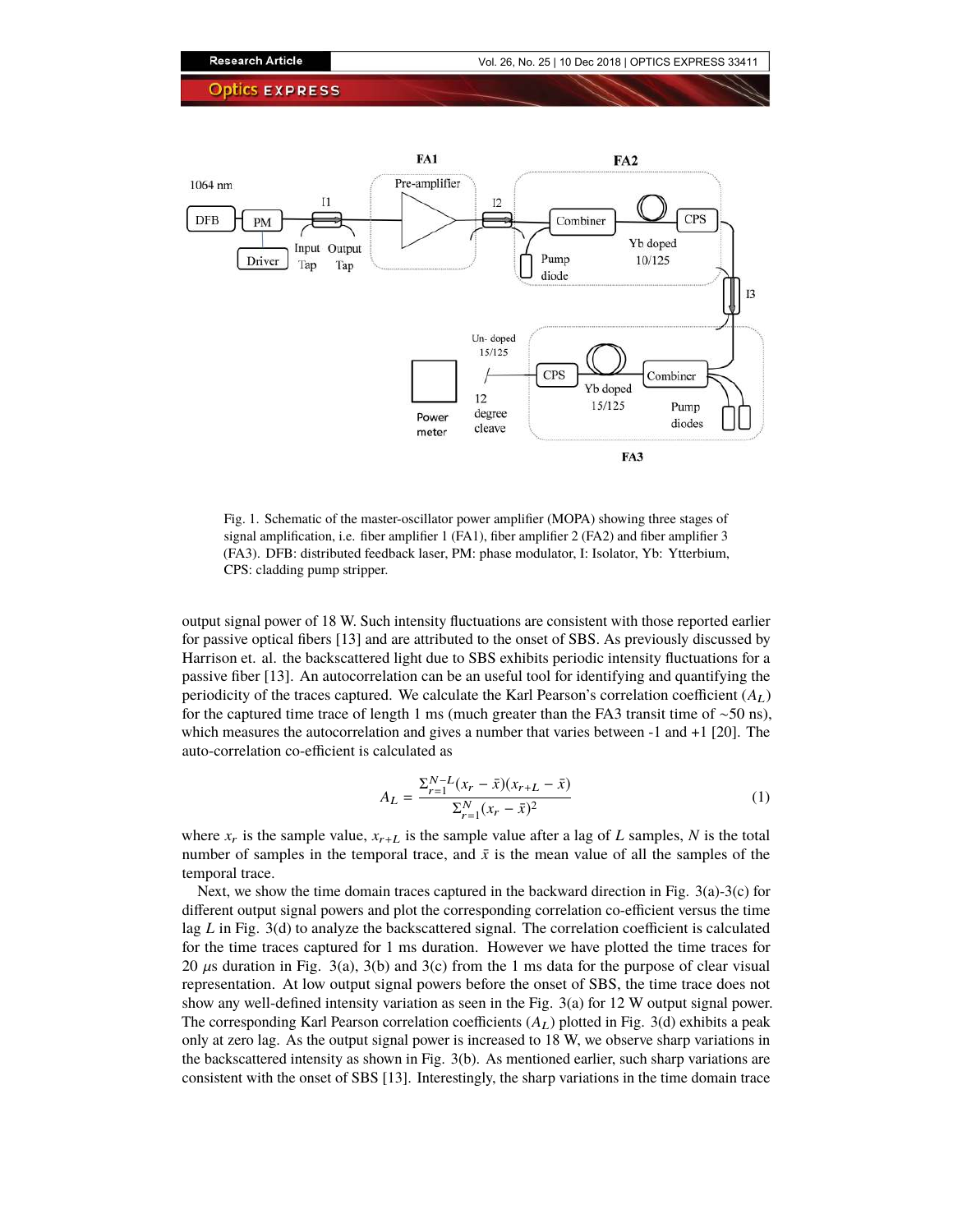

Fig. 2. Plot of the output signal power (left axis) and SBS Stokes power (right axis) vs input pump power (FA3) with marking of the initiation of SBS and kW pulsing.



Fig. 3. Plot of the temporal trace of the backscattered light captured with a fast photodiode for different output signal powers of (a) 12 W, (b) 18 W, and (c) 32 W, (d) plot of Karl Pearson's co-efficient vs. the lag.

manifests itself as finite width of main peak in the correlation trace plotted in Fig. 3(d) [11]. In fact, if we plot the width of the main peak in the correlation trace as a function of the output signal power as shown in Fig. 4 we see an abrupt change at 18 W of signal power. This indicates the onset of SBS at a output signal power level much lower than the level at which the average Stokes backscattered optical power exhibits an abrupt change (∼30 W).

As we further increase the signal power to 29 W, we observe that the SBS dynamics start showing periodic behavior, which is confirmed by the corresponding autocorrelation trace in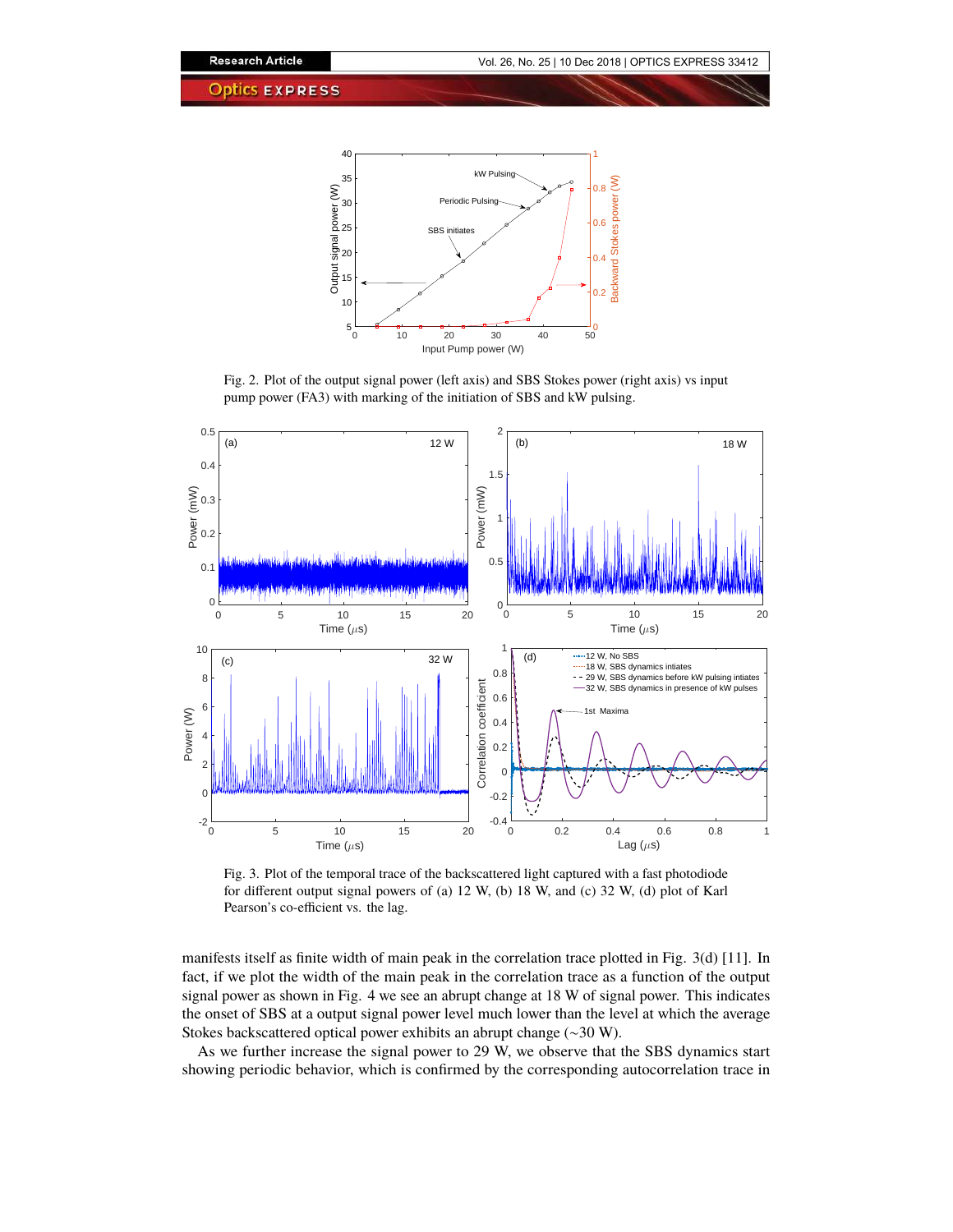

Fig. 3(d). The SBS dynamics for 32 W of signal power plotted in Fig. 3(c) shows a relatively "quiet" region (beyond 18  $\mu$ s in Fig. 3(c)) where the sharp intensity variations are absent. This observation, which coincides with a sudden reduction and subsequent recovery of output power in forward direction is explained in more detail below. The corresponding correlation coefficients are plotted in Fig. 3(d) which once again confirms the periodic temporal behavior of the intensity variations.



Fig. 4. Plot of correlation coefficient 3-dB width (left axis) and SBS Stokes power (right axis) vs output signal power (FA3).

Moreover, at 32 W output signal power, we observe high peak power pulses with varying peak amplitude occurring in the backward direction at random intervals along with the regular SBS induced periodic amplitude variation. Note that the high peak power random pulses are not observed at signal power of 29 W where the periodic behavior of SBS dynamics is initiated (refer Fig. 3(d)). To measure the peak power of these random high peak power pulses, we introduced optical attenuation for the backscattered light. After optical attenuation, the periodic SBS dynamics are below the detector sensitivity in the temporal trace and only the high peak power pulses are captured in the oscilloscope as shown in the Fig. 5(a). We observe a mean pulse separation time of 55  $\mu$ s over 1 ms timescale, FWHM pulsewidth of 10 ns and an average peak power of 1.12 kW. The inset of Fig. 5(a) shows the time domain plot without the optical attenuation. In the inset we see a high peak power pulse (one of these kW pulses measured) saturating the detector. After the kW pulse, the SBS dynamics are muted for 10s of  $\mu$ s as shown in the inset of Fig. 5(a). This silent regime is attributed to a depletion of the gain in the Yb-doped fiber amplifier due to the kW pulse, and is followed by a gradual gain recovery phase. Such a hypothesis is corroborated by the observation of a sudden decrease in the FA3 output power followed by a recovery over the same timescale (10s of  $\mu$ s).

We also measured the kW pulses for higher pump powers and observed that its repetition rate and the peak power increases. Such an observation is explained by the faster gain recovery due to higher pumping rates [17]. Figure 5(b) illustrates the spectrum of the backscattered radiation for output signal power levels of 29 W, 32 W, and 34 W respectively. Since the pulses are occurring at random times with random amplitudes, we used the maximum hold option in the optical spectrum analyzer (Agilent 86140B) to capture the spectra at a resolution bandwidth (RBW) of 1 nm. We observe spectral peaks at ∼1120 nm and ∼1180 nm, which correspond to the first and second order Stokes component of stimulated Raman scattering (SRS). The theoretically calculated threshold for the SRS in FA3 is 4 kW, where we use a Raman gain coefficient of 50 fm/W, the effective area of 78.5  $\mu m^2$  and amplifier effective length of 5 m. Although we are not observing peak power levels corresponding to the SRS threshold in our kW pulses, we believe that we are quite close to that value.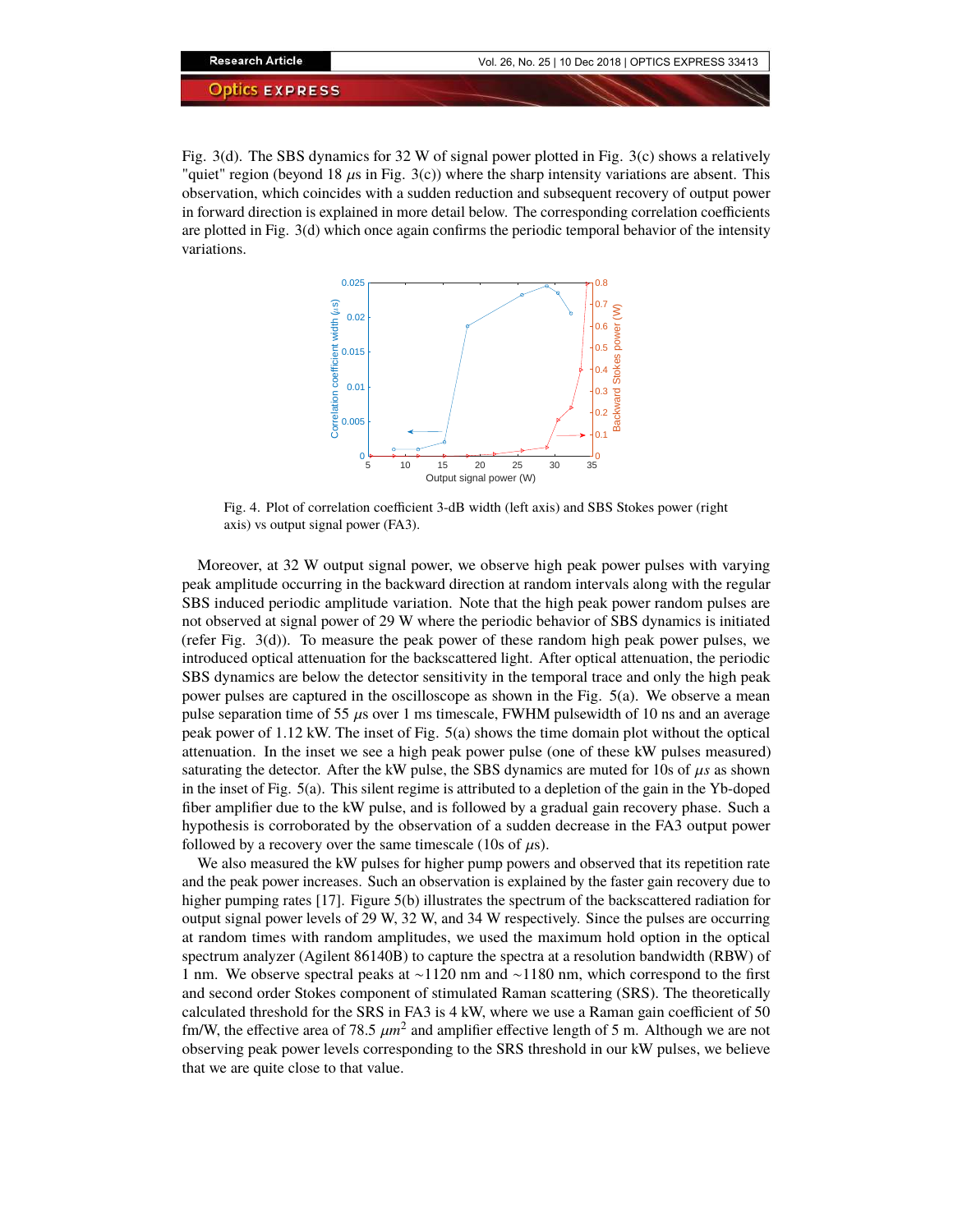

Fig. 5. (a) Plot of backscattered kW peak power pulses against time, the inset shows the zoomed in plot of (a) showing the detector saturation due high peak power and (b) backward spectrum captured with resolution bandwidth of 1 nm showing the increase in the Raman scattering with increasing output signal power.

## **4. Discussion**

To investigate the role of SBS dynamics in the formation of kW pulses, we systematically increase the power level corresponding to the onset of SBS by broadening the seed laser linewidth. The linewidth broadening is carried out through an external phase modulator. We drive the phase modulator with a simple sinusoidal electrical signal with a fixed frequency of 40 MHz and vary the phase modulation depth  $(y)$  by controlling the applied voltage [21]. Increasing the modulation depth increases the number of spectral lines generated at the output of phase modulator and hence broadens the signal linewidth.



Fig. 6. (a) Plot of the backscattered SBS Stokes power against the output signal power for different modulation depths and (b) Karl Pearson correlation coefficient (*A*L) plotted against the time lag for different output signal power at which the kW peak power pulses are initiated for different modulation depths.

We see no significant changes in the temporal characteristics with signal linewidth broadening except for the change in the power levels at which the SBS initiates (seen in Fig. 6(a)) and power at which the random high peak power pulse appears. Figure 6(b) plots the Karl Pearson correlation coefficient of the SBS dynamics at the output signal power where kW pulses are initiated (without optical attenuation of the backscattered power) for different modulated depths. We clearly observe that the kW pulses are generated beyond the power level at which the SBS Stokes shows periodic behaviour (as seen from autocorrelation plots). Since we now establish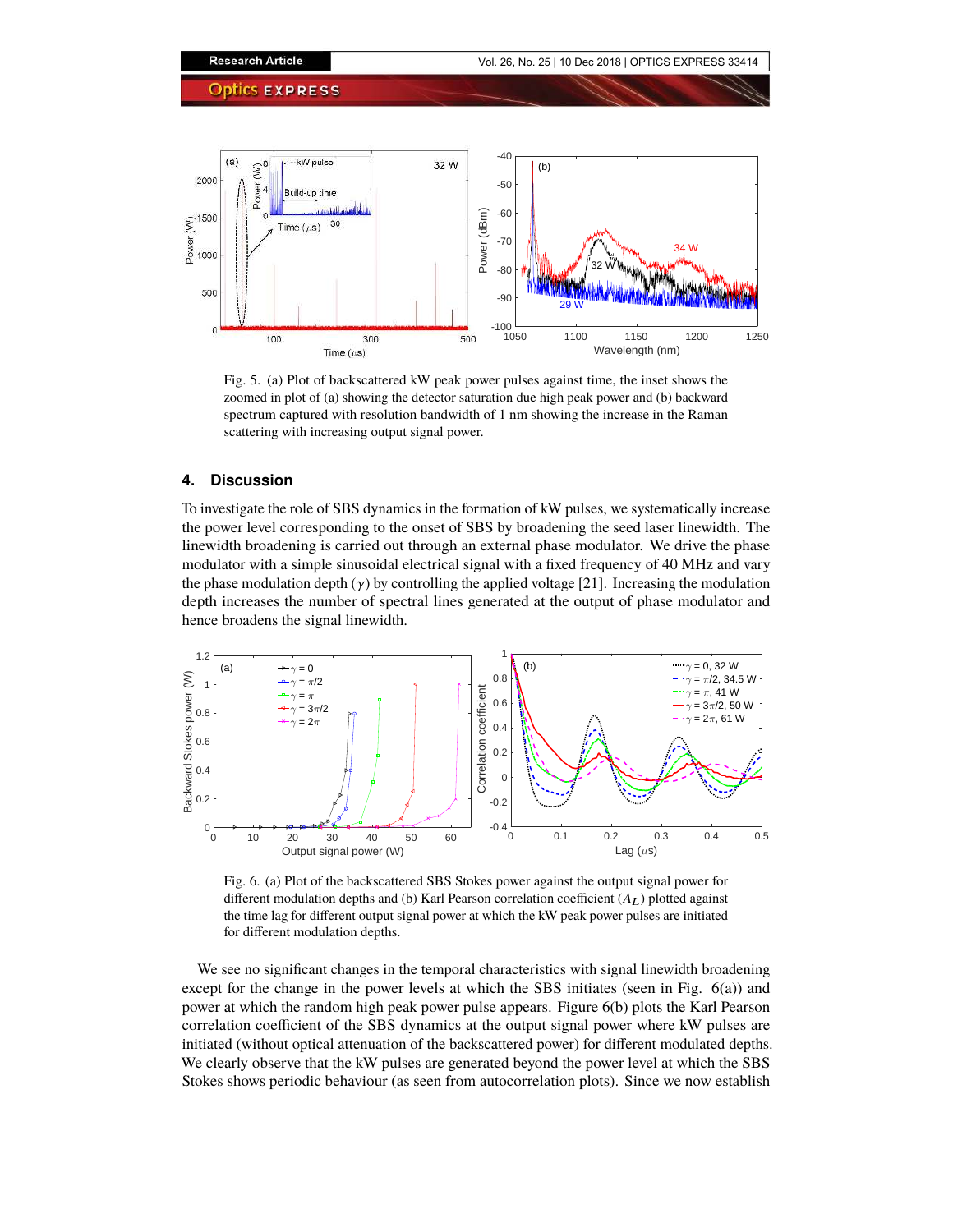that the precursor for the appearance of kW pulses is a periodic behavior in the autocorrelation trace, tracking such periodicity and adopting appropriate strategies while power scaling will prevent the catastrophic damage to the upstream components due to these kW pulses.

We have also observed similar generation of random high peak power pulses in the backward direction due to SBS in FA2 when its output power level was boosted to 3.3 W. Even in FA2 we observe similar periodic behaviour in SBS dynamics which then leads to generation of random high peak power pulses (note that FA2 was operated at ∼2 W output power when it was used to seed FA3 and hence there was no sign of SBS), albeit the pulse peak powers are in the range of 40 to 50 W due to lower gain available in FA2.

Next, we compare the dynamics of the backscattered light due to SBS in a passive fiber to the active fiber amplifier. We splice 18 m of HI-1060 passive fiber (6  $\mu$ m core dia.) at the output of the FA2 after the isolator. The fiber end facet is angle cleaved at an angle of ∼12◦ . We then plot the output signal power against the input signal power as shown in the Fig. 7(a) (left axis) and the backscattered SBS Stokes power versus the input signal power (on the right axis). The temporal trace of the backscattered light due to SBS is plotted in the Fig.  $7(b)$  and  $7(c)$  for input signal powers of 2 W and 2.4 W respectively. The corresponding Karl Pearson coefficient versus the time lag is plotted in Fig. 7(d). We clearly see oscillatory behavior corresponding to the periodic intensity variations in the backscattered SBS Stokes radiation for an input signal power level of 2.4 W. However, we do not see the random high peak power pulses in the passive fiber even when we go to high SBS reflectivities (ratio of backward stokes power to input signal power)



Fig. 7. (a) Plot of the output signal power (left axis) and backscattered SBS Stokes power (right axis) against the input signal power (Brillouin pump power) for a 18 m long Hi1060 fiber and (b) Temporal trace of the backscattered power in the passive fiber at (b) 2 W and (c) 2.4 W, and (d) Karl Pearson correlation coefficient plotted against the time lag for different input signal power levels.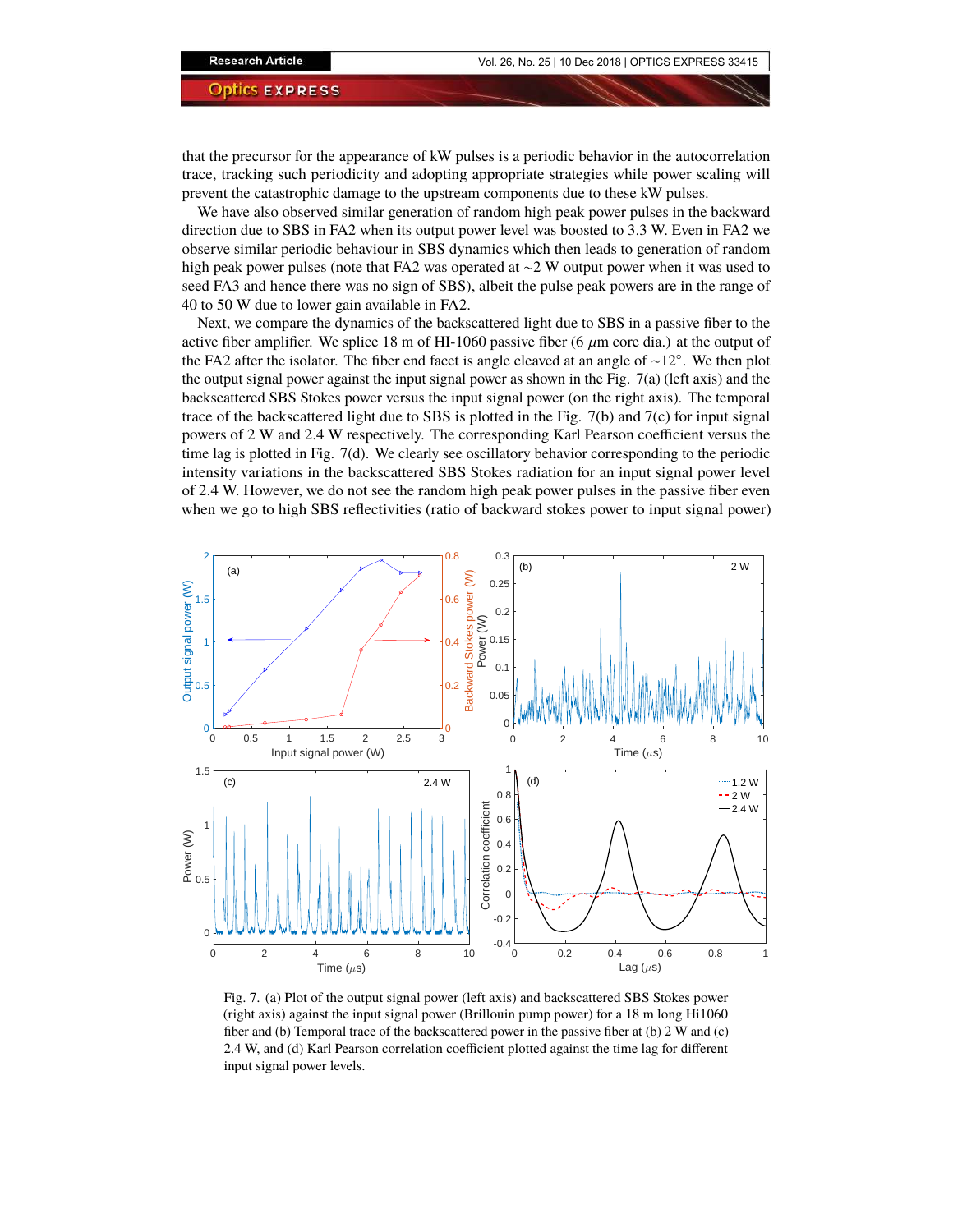like 25% [8]. This confirms that the high peak power random pulsing occurs only in active fiber amplifiers due to presence of Yb-gain.

Random kW pulses were also reported in [16], where the authors see high peak power random Q-switched pulsing in a Yb-doped fiber laser. Unlike our setup, [16] has a cavity that is built using fiber Bragg gratings whose Bragg wavelength determines the lasing peak. Tang and Xu [17] also reports the generation of such random kW pulses from a cavity formed only by Rayleigh scattering at one end of the gain fiber. In both these cases, the cavity Q value is increased drastically due to the onset of SBS and leads to the generation of high peak power pulses due to the presence of Yb gain. Our results are not only consistent with the above mechanism, but also provides a clear pathway to track the onset of the kW pulsing behavior.

Another important aspect of the correlation plots of the SBS Stokes is the lag value at which the first maxima occurs which corresponds to the periodicity of the temporal intensity variations. For passive fibers, it is reported that the periodicity of the intensity variations due to SBS corresponds to 2  $T_r$ , where  $T_r$  is the transit time across the passive fiber [22]. We have observed a similar periodicity for passive fiber length of 40 m and 520 m. However, when we investigate the same for a 18 m long passive fiber, the time lag for the first maxima is observed to be ∼400 ns which is greater than  $4T_r$ . We observe similar results for the fiber amplifiers (FA3 and FA2), suggesting that there is a dependence of the periodicity on the length of the fiber which needs a more detailed investigation.

### **5. Conclusion**

We have experimentally investigated dynamics of backscattered light due to SBS in a narrow line and high power CW optical fiber amplifier. We use Karl Pearson correlation coefficient to analyze the backscattered SBS Stokes wave. By observing the width of the main peak in the correlation trace, we show that the onset of SBS can be tracked at a much lower power level compared to a corresponding measure based on the average Stokes backscattered power. As we increase the signal power in our fiber amplifier, we observe a periodic behavior of the SBS Stokes wave followed by the generation of kW-level pulses. Through controlled experiments, we establish that the onset of high peak power random pulses is preceded by the onset of SBS in our fiber amplifier. We find that the threshold signal power for random high peak power pulsing is pushed to a higher value when the linewidth of the DFB source is chirped using an external phase modulator. Similarly, when we investigate the backscattered radiation from a passive fiber at high SBS gain, we do not observe any high peak power random pulsing. This suggests that Brillouin dynamics in the presence of Yb-gain plays an important role in the generation of these random high peak power pulses. Work is in progress to develop a numerical model that can describe the dynamics in an optical fiber amplifier combining the SBS model as well as the rare-earth doped fiber amplifier.

## **Funding**

Asian Office of Aerospace Research and Development (AOARD) ( FA2386-16-1-4077); Ministry of Electronics and Information Technology (MeitY, Govt. of India) (Visvesvaraya PhD scheme); Department of Science and Technology (DST, Govt. of India) (Inspire faculty scheme).

#### **Acknowledgments**

The authors would like to acknowledge Aditi Ghosh for technical discussions.